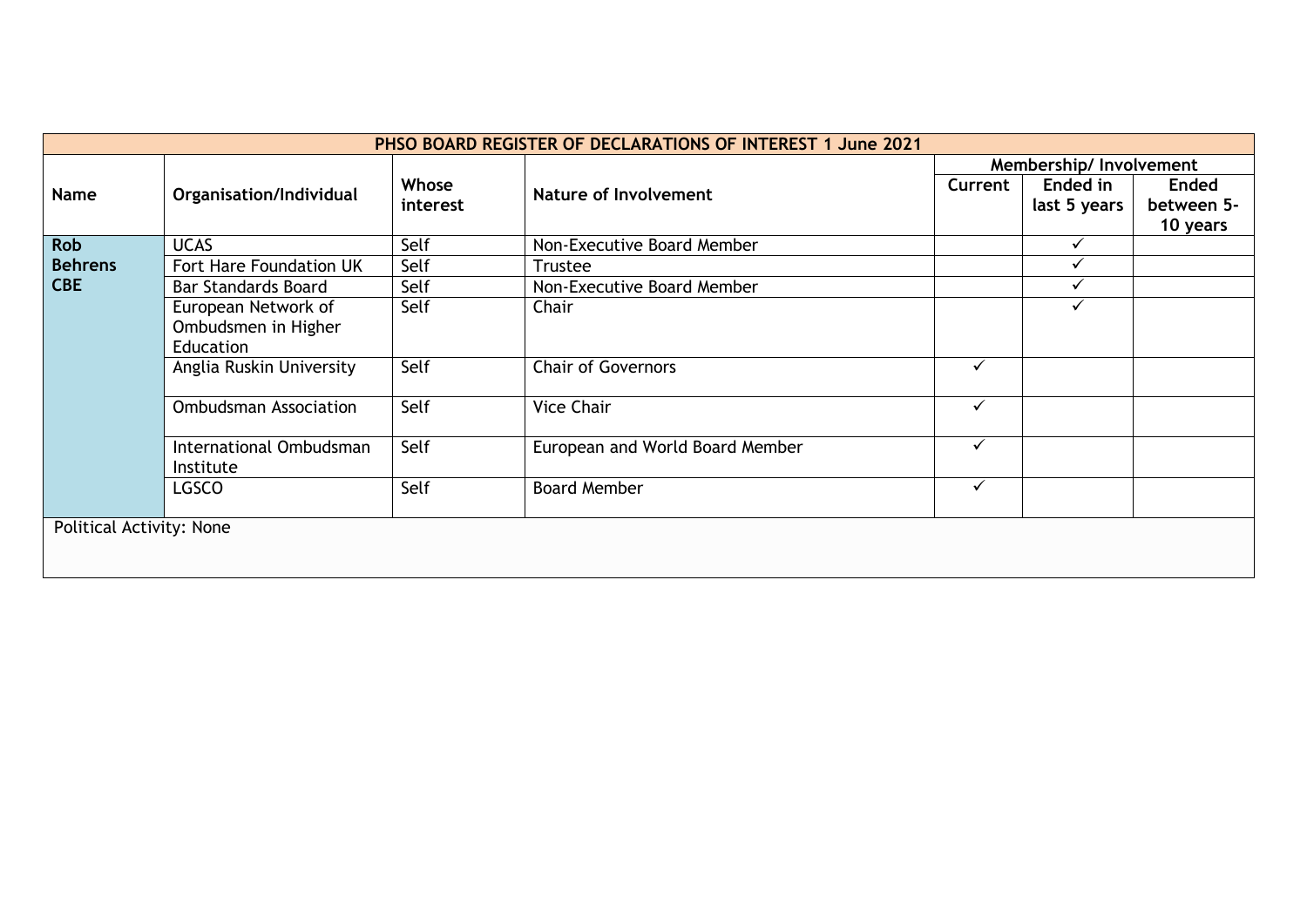| <b>Name</b> | Organisation/Individual | Whose<br><b>Nature of Involvement</b><br>interest | Membership/Involvement |         |              |              |
|-------------|-------------------------|---------------------------------------------------|------------------------|---------|--------------|--------------|
|             |                         |                                                   |                        | Current | Ended in     | <b>Ended</b> |
|             |                         |                                                   |                        |         | last 5 years | between 5-   |
|             |                         |                                                   |                        |         |              | 10 years     |

| <b>NON-EXECUTIVE MEMBERS</b>      |                                                                         |      |                                                                                                             |        |        |        |
|-----------------------------------|-------------------------------------------------------------------------|------|-------------------------------------------------------------------------------------------------------------|--------|--------|--------|
| <b>Elisabeth</b><br><b>Davies</b> | Office for Legal<br>Complaints                                          | Self | Chair                                                                                                       | $\Box$ |        |        |
|                                   | <b>Prisoners Education</b><br><b>Trust</b>                              | Self | <b>Chair of the Trustee Board</b>                                                                           | $\Box$ |        |        |
|                                   | Civil Justice Council                                                   | Self | Member                                                                                                      | $\Box$ |        |        |
|                                   | Independent Review of<br>Legal Services<br>Regulation                   | Self | Member                                                                                                      |        | $\Box$ |        |
|                                   | Support Through Court<br>(previously known as<br>Personal Support Unit) | Self | Deputy Chair of the Trustee Board                                                                           | $\Box$ |        |        |
|                                   | Royal College of<br>Physicians                                          | Self | Chair of the Patient and Carer Network                                                                      |        | $\Box$ |        |
|                                   | <b>General Pharmaceutical</b><br>Council                                | Self | Chair of the Assurance and Appointments<br>Committee                                                        | $\Box$ |        |        |
|                                   | <b>Carers UK</b>                                                        | Self | Member, Nominations Committee                                                                               | $\Box$ |        |        |
|                                   | Queen Margaret<br>University                                            | Self | <b>MSc Student</b>                                                                                          | $\Box$ |        |        |
|                                   | <b>Arthritis Care</b>                                                   | Self | Deputy CEO and Director of Strategy and<br>Engagement                                                       |        | $\Box$ |        |
|                                   | West Berkshire Clinical<br><b>Commissioning Unit</b>                    | Self | Deputy CEO of Arthritis Care (organisation had<br>a financial benefit due to service provision<br>contract) |        | $\Box$ |        |
|                                   | Legal Services Consumer<br>Panel                                        | Self | Chair and Founding Member                                                                                   |        |        | $\Box$ |
|                                   | <b>Carers UK</b>                                                        | Self | Consultant                                                                                                  |        | $\Box$ |        |
|                                   |                                                                         |      | One off consultancy work for the Medical and Dental Defence Union of Scotland in early 2017.                |        |        |        |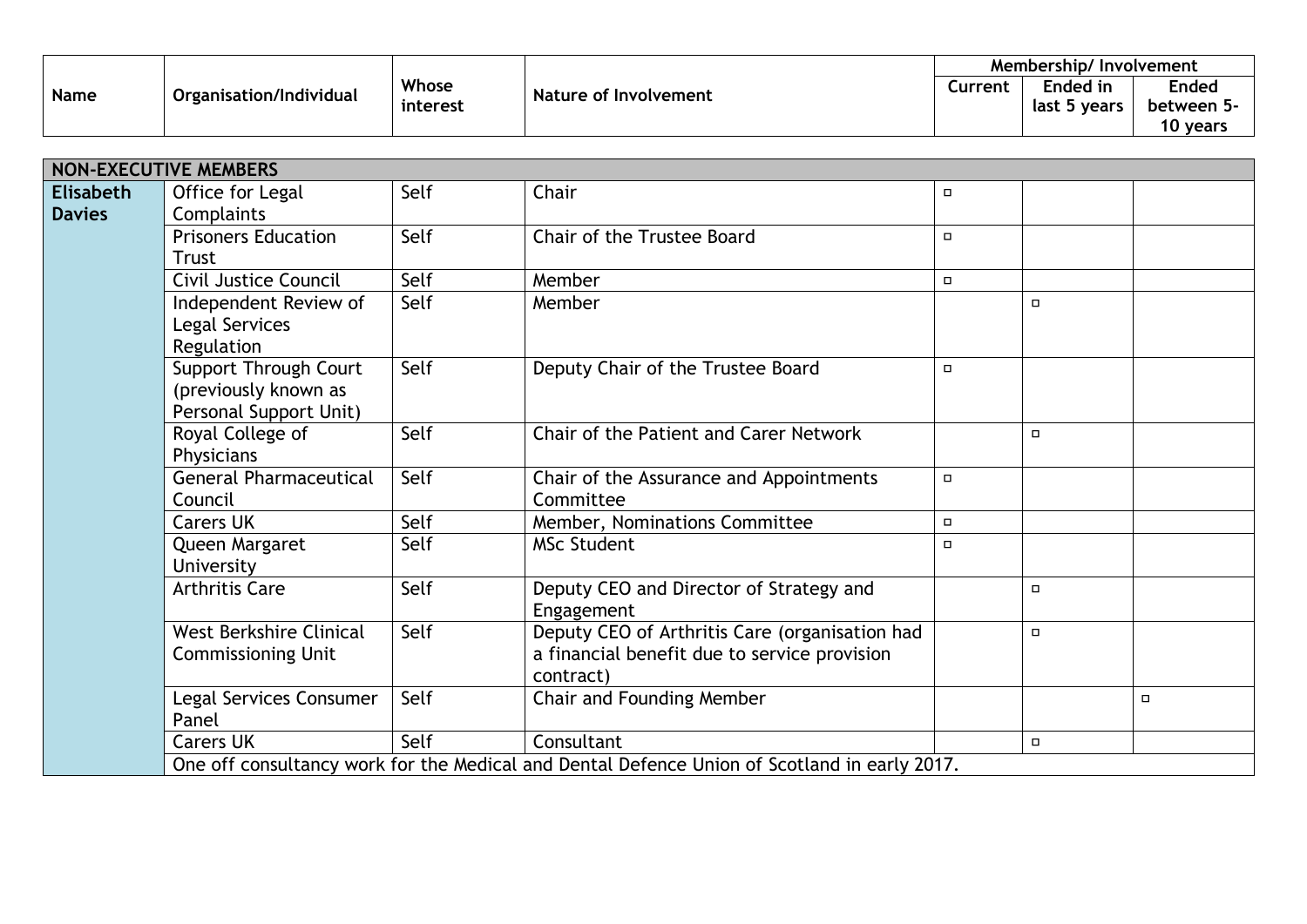|                 |                              |          |                               |              | Membership/Involvement |              |
|-----------------|------------------------------|----------|-------------------------------|--------------|------------------------|--------------|
| Name            | Organisation/Individual      | Whose    | Nature of Involvement         | Current      | Ended in               | <b>Ended</b> |
|                 |                              | interest |                               |              | last 5 years           | between 5-   |
|                 |                              |          |                               |              |                        | 10 years     |
|                 |                              |          |                               |              |                        |              |
| <b>Sir Alex</b> | Prime Minister's             | Self     | Independent Advisor           |              |                        |              |
| Allan           | Independent Advisor on       |          |                               |              |                        |              |
|                 | Ministerial Interests        |          |                               |              |                        |              |
|                 | <b>QC</b> Appointments       | Self     | Member of the Selection Panel |              |                        |              |
|                 | Member of the Advisory       | Self     | Member                        |              |                        |              |
|                 | <b>Committee on Business</b> |          |                               |              |                        |              |
|                 | Appointments                 |          |                               |              |                        |              |
|                 | Oxford Internet Institute    | Self     | Member of the Advisory Board  | $\checkmark$ |                        |              |
|                 | <b>Treloar Trust</b>         | Self     | <b>Trustee</b>                |              |                        |              |
|                 | Joint Intelligence           | Self     | Chairman                      |              |                        |              |
|                 | Committee                    |          |                               |              |                        |              |

Political Activity: None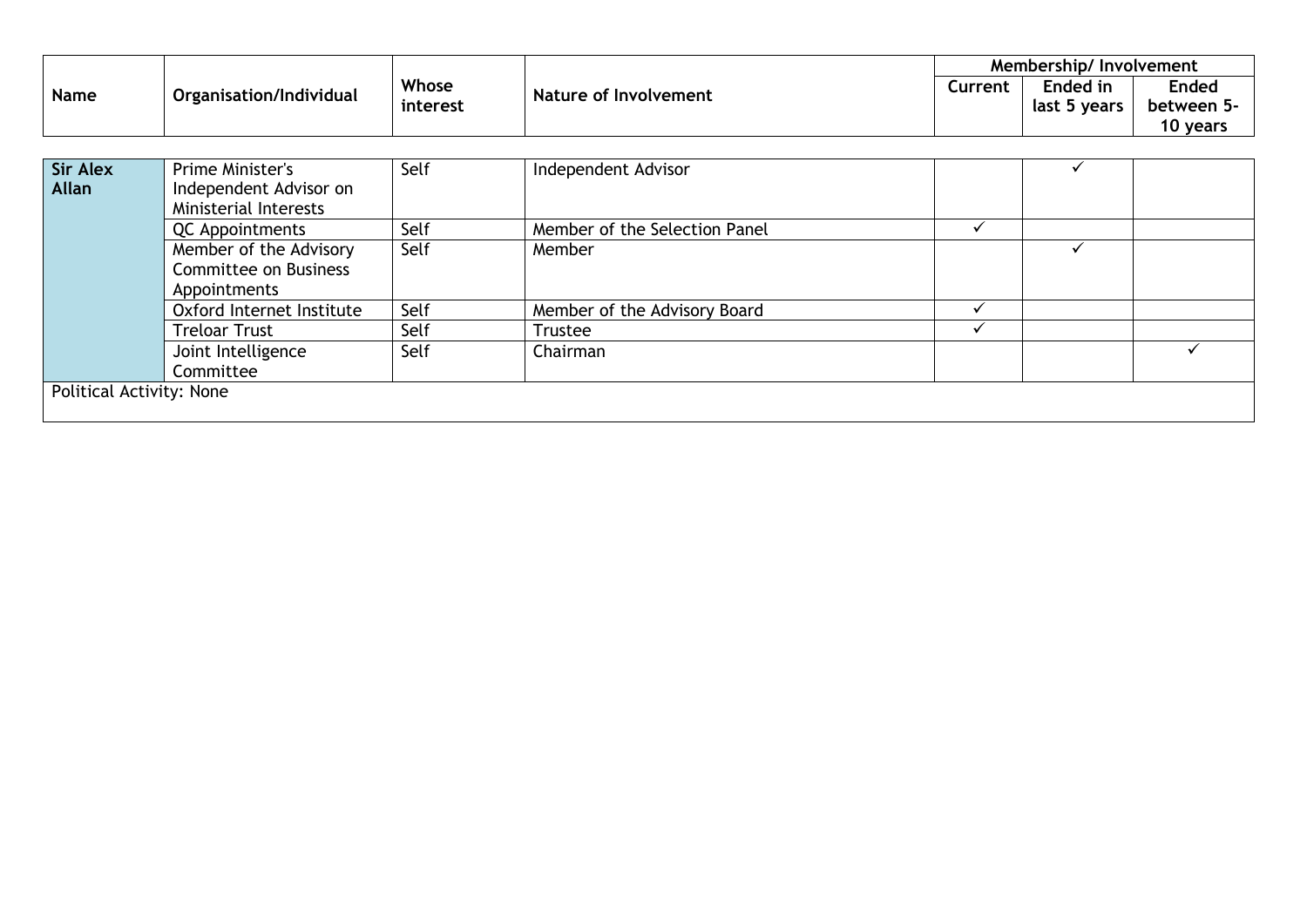| <b>Name</b> | Organisation/Individual | Whose<br><b>Nature of Involvement</b><br>interest | Membership/Involvement |         |              |              |
|-------------|-------------------------|---------------------------------------------------|------------------------|---------|--------------|--------------|
|             |                         |                                                   |                        | Current | Ended in     | <b>Ended</b> |
|             |                         |                                                   |                        |         | last 5 years | between 5-   |
|             |                         |                                                   |                        |         |              | 10 years     |

| Professor         | <b>NeedleSmart Solutions</b>                                 | Self | Non-Executive Director                           | $\checkmark$ |              |  |
|-------------------|--------------------------------------------------------------|------|--------------------------------------------------|--------------|--------------|--|
| Dean              | Nottinghamshire                                              | Self | Deputy Lieutenant Commission                     | $\checkmark$ |              |  |
| <b>Fathers DL</b> | Lieutenancy                                                  |      |                                                  |              |              |  |
|                   | University of Delhi                                          | Self | Member Strategic Advisory Board, Centre for      | $\checkmark$ |              |  |
|                   |                                                              |      | Innovation and Social Enterprise                 |              |              |  |
|                   | Midlands Engine                                              | Self | Member Health Board                              | $\checkmark$ |              |  |
|                   | Academy of Healthcare<br>Science                             | Self | Lay Member Regulatory Board                      | $\checkmark$ |              |  |
|                   | University of Lincoln                                        | Self | Professor of Resilience, Chair Centre for        | $\checkmark$ |              |  |
|                   |                                                              |      | Organisational Resilience and Chair of the       |              |              |  |
|                   |                                                              |      | Strategic Advisory Board, Lincoln International  |              |              |  |
|                   |                                                              |      | Institute for Rural Healthcare                   |              |              |  |
|                   | <b>Greater Lincolnshire LEP</b>                              | Self | Board Member and Chair Health and Care           | $\checkmark$ |              |  |
|                   |                                                              |      | Enterprise Strategic Advisory Board              |              |              |  |
|                   | <b>Portland College</b>                                      | Self | Trustee of Charity and Governor of the College   | $\checkmark$ |              |  |
|                   | University of Nottingham                                     | Self | Professor of Healthcare Leadership, NUBS and     | $\checkmark$ |              |  |
|                   |                                                              |      | Professorial Fellow - Institute of Mental Health |              |              |  |
|                   | <b>Progress Care Solutions</b>                               | Self | Chair                                            | $\checkmark$ |              |  |
|                   | <b>Axis Electronics</b>                                      | Self | Non-Executive Director                           | $\checkmark$ |              |  |
|                   | Axis Holdings                                                | Self | Non-Executive Director                           | $\checkmark$ |              |  |
|                   | <b>GreenKite Associates</b>                                  | Self | Chair                                            |              | $\checkmark$ |  |
|                   | <b>Board of NHS Providers</b>                                | Self | Mental Health Provider Representative (on behalf |              | ✓            |  |
|                   |                                                              |      | of Nottinghamshire Healthcare NHS Foundation     |              |              |  |
|                   |                                                              |      | Trust)                                           |              |              |  |
|                   | East Midland Leadership<br>Academy                           | Self | <b>Board Member</b>                              |              | $\checkmark$ |  |
|                   | <b>United Lincolnshire</b><br><b>Hospitals NHS Trust</b>     | Self | Chair                                            |              | $\checkmark$ |  |
|                   | Nottinghamshire<br><b>Healthcare NHS Foundation</b><br>Trust | Self | Chair                                            |              | $\checkmark$ |  |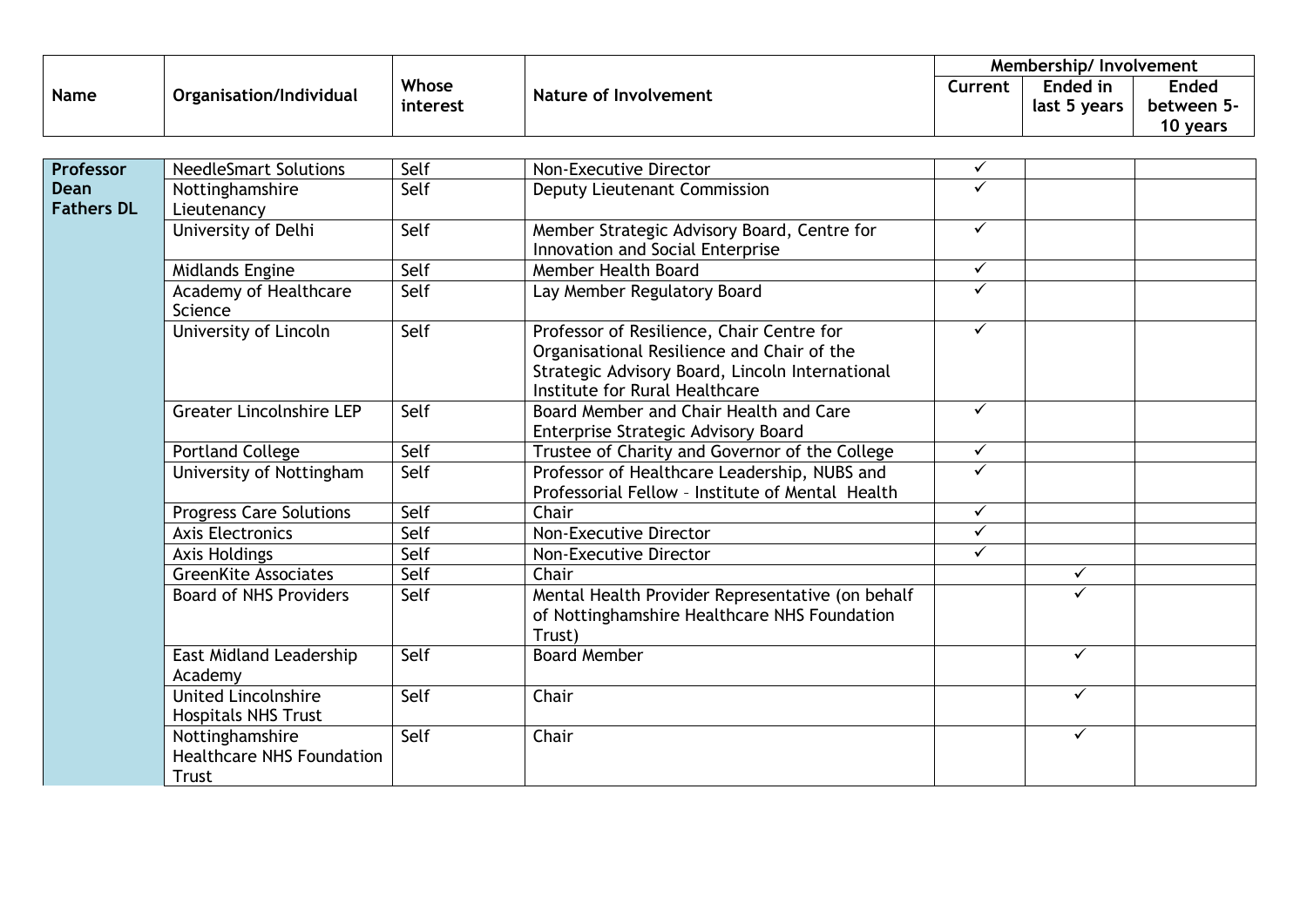| <b>Name</b> | Organisation/Individual | Whose<br>interest | Nature of Involvement | Membership/Involvement |              |              |
|-------------|-------------------------|-------------------|-----------------------|------------------------|--------------|--------------|
|             |                         |                   |                       | Current                | Ended in     | <b>Ended</b> |
|             |                         |                   |                       |                        | last 5 years | between 5-   |
|             |                         |                   |                       |                        |              | 10 years     |

|                          | <b>United Lincolnshire</b><br><b>Hospitals Charity</b> | Self | <b>Chair of Trustees</b>                               |  |
|--------------------------|--------------------------------------------------------|------|--------------------------------------------------------|--|
|                          | Leeds Beckett University                               | Self | Visiting Professor, Advisory Board Member and          |  |
|                          |                                                        |      | Chair of large employers engagement group.             |  |
|                          | Finegreen Group                                        | Self | Non-Executive Director                                 |  |
|                          | Higos Insurance                                        | Self | Senior Independent Director                            |  |
|                          |                                                        |      | <b>Chair Governance Committee</b>                      |  |
|                          | Nottinghamshire<br><b>Healthcare Charity</b>           | Self | <b>Chair of Trustees</b>                               |  |
|                          | NHS Bassetlaw                                          | Self | Chair                                                  |  |
|                          | <b>CASS Business School</b>                            | Self | Profession in the Practice of Healthcare<br>Management |  |
|                          | JRI Orthopaedics                                       | Self | Non-Executive Director                                 |  |
|                          | <b>Smartgate Solutions</b>                             | Self | Chair                                                  |  |
| Political Activity: None |                                                        |      |                                                        |  |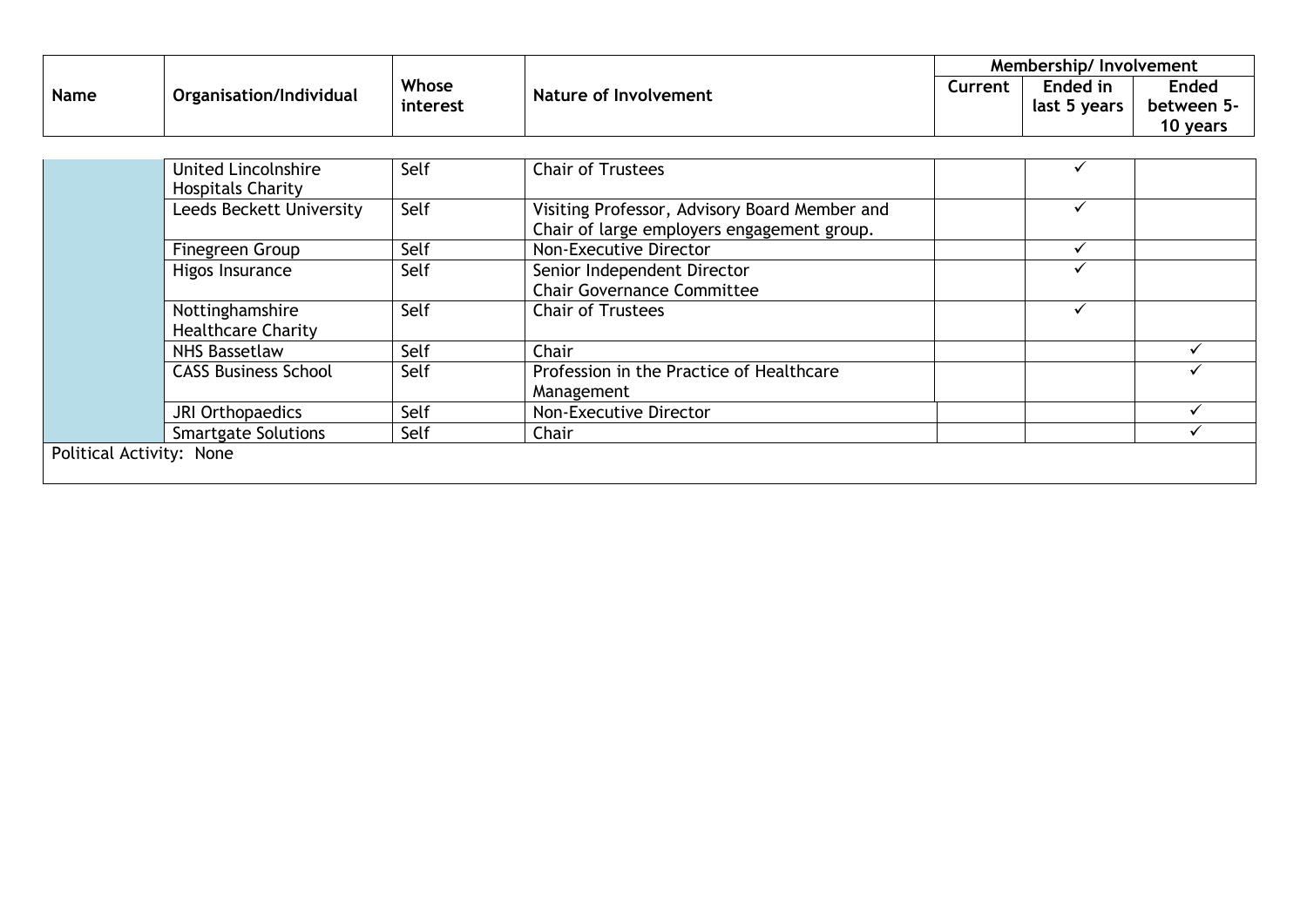|             |                         |                   |                                | Membership/Involvement |                          |                                        |
|-------------|-------------------------|-------------------|--------------------------------|------------------------|--------------------------|----------------------------------------|
| <b>Name</b> | Organisation/Individual | Whose<br>interest | Nature of Involvement          | Current                | Ended in<br>last 5 years | <b>Ended</b><br>between 5-<br>10 years |
|             |                         |                   |                                |                        |                          |                                        |
| Linda       | East and North          | Self              | Lay member, Audit & Governance |                        |                          |                                        |
| Farrant     | Hertfordshire Clinical  |                   |                                |                        |                          |                                        |

|                          | <b>Commissioning Group</b>     |      |                               |  |  |  |  |
|--------------------------|--------------------------------|------|-------------------------------|--|--|--|--|
|                          | Ofsted                         | Self |                               |  |  |  |  |
|                          | <b>Care Quality Commission</b> | Self |                               |  |  |  |  |
|                          | Big Lottery Fund               | Self | <b>Audit Committee Member</b> |  |  |  |  |
| Political Activity: None |                                |      |                               |  |  |  |  |
|                          |                                |      |                               |  |  |  |  |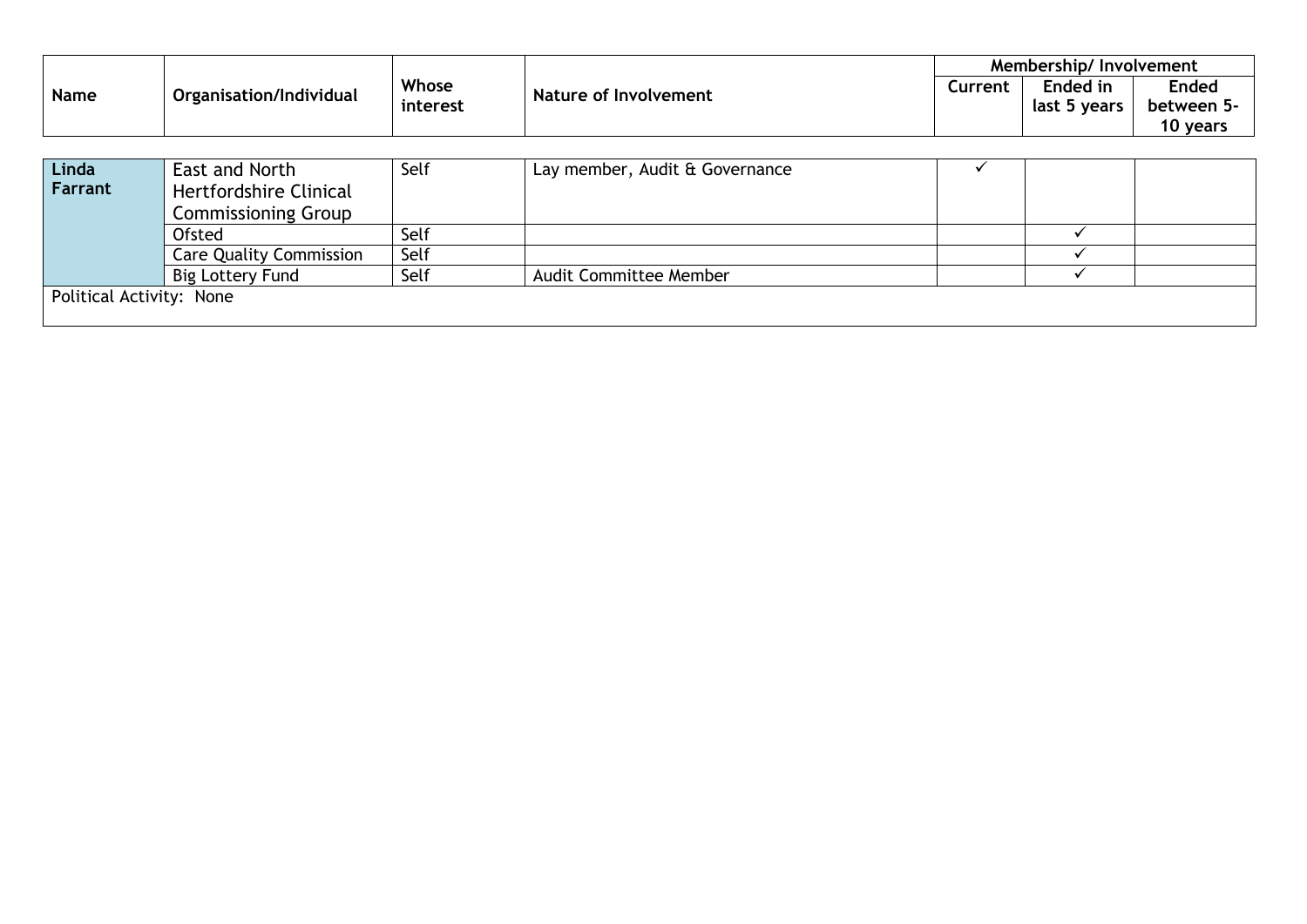| <b>Name</b> | Organisation/Individual | Whose<br><b>Nature of Involvement</b><br>interest |  | Membership/Involvement |                 |              |
|-------------|-------------------------|---------------------------------------------------|--|------------------------|-----------------|--------------|
|             |                         |                                                   |  | Current                | <b>Ended</b> in | <b>Ended</b> |
|             |                         |                                                   |  |                        | last 5 years    | between 5-   |
|             |                         |                                                   |  |                        |                 | 10 years     |

|                          | Michael King   British Hallmarking Council   Self |      | Public appointment as Independent Council |  |  |  |  |
|--------------------------|---------------------------------------------------|------|-------------------------------------------|--|--|--|--|
|                          |                                                   |      | Member                                    |  |  |  |  |
|                          | Commission of Local                               | Self | Chair & Ombudsman                         |  |  |  |  |
|                          | Administration in England                         |      |                                           |  |  |  |  |
|                          | <b>Ombudsman Association</b>                      | Self | <b>Executive Committee Member</b>         |  |  |  |  |
| Political Activity: None |                                                   |      |                                           |  |  |  |  |
|                          |                                                   |      |                                           |  |  |  |  |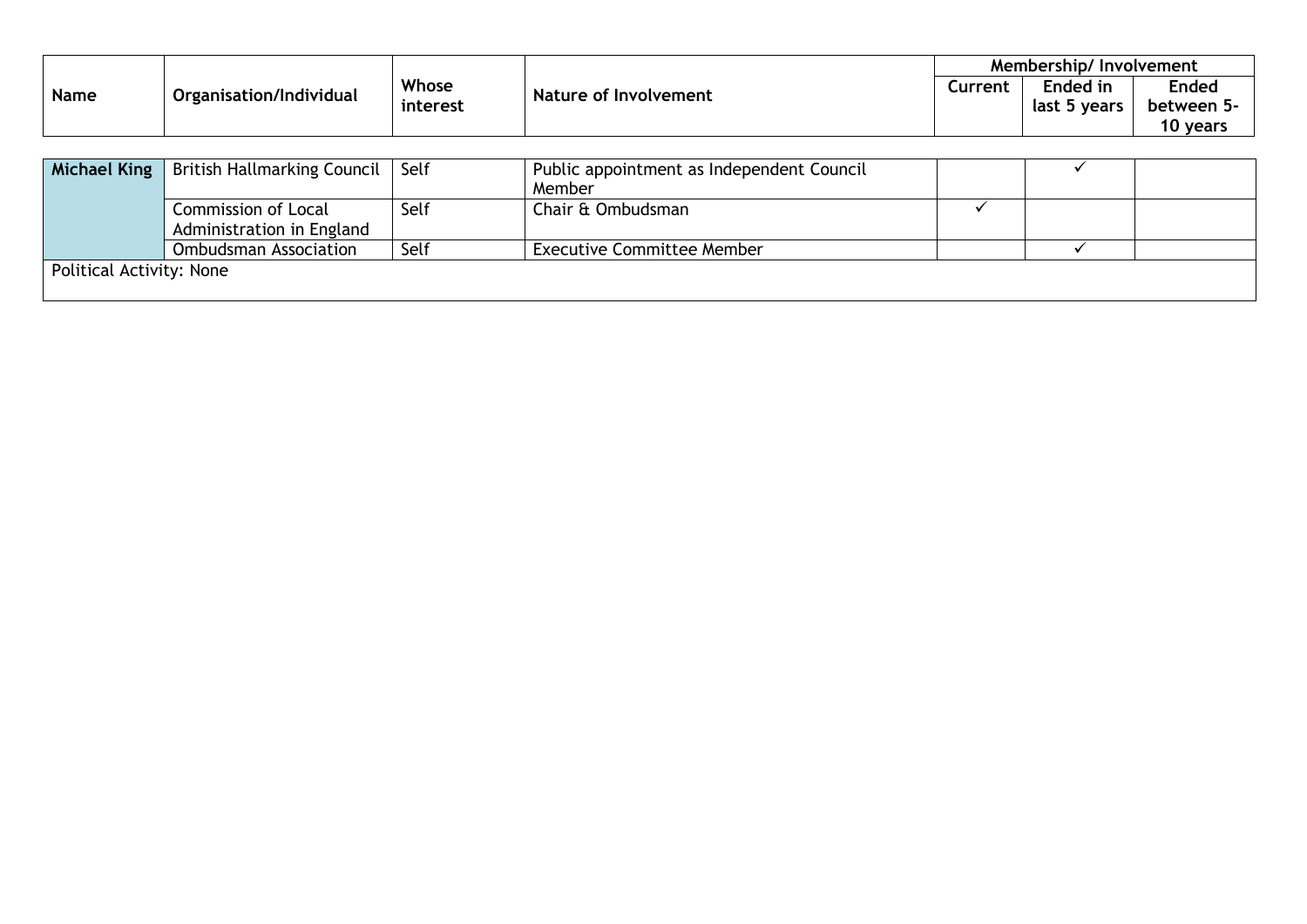|             |                         |          | Membership/Involvement |         |              |              |
|-------------|-------------------------|----------|------------------------|---------|--------------|--------------|
| <b>Name</b> | Organisation/Individual | Whose    | Nature of Involvement  | Current | Ended in     | <b>Ended</b> |
|             |                         | interest |                        |         | last 5 years | between 5-   |
|             |                         |          |                        |         |              | ) vears      |

| <b>Balram</b>            | Food Standards Agency                                                                                       | Self | Chair                                                 |              | $\checkmark$ |              |
|--------------------------|-------------------------------------------------------------------------------------------------------------|------|-------------------------------------------------------|--------------|--------------|--------------|
| Gidoomal                 | <b>CottonConnect Ltd</b>                                                                                    | Self | Chair                                                 | ✓            |              |              |
| <b>CBE</b>               | <b>Traidcraft Plc</b>                                                                                       | Self | Chair                                                 |              | $\checkmark$ |              |
|                          | Amsphere Ltd                                                                                                | Self | <b>Board Member</b>                                   |              | $\checkmark$ |              |
|                          | Allia Group of Companies                                                                                    | Self | Chair                                                 | $\checkmark$ |              |              |
|                          | <b>Winning Communications</b><br>Partnership Ltd                                                            | Self | Chair                                                 | $\checkmark$ |              |              |
|                          | <b>Equalities and Human</b><br><b>Rights Commission</b>                                                     | Self | External Member of the Audit & Risk Committee         |              |              |              |
|                          | South Asian Development<br>Partnership                                                                      | Self | <b>Founder Chair</b>                                  | $\checkmark$ |              |              |
|                          | South Asian Concern                                                                                         | Self | Founder Chair                                         | $\checkmark$ |              |              |
|                          | India Development Trust                                                                                     | Self | Secretary                                             | $\checkmark$ |              |              |
|                          | Institute of Business Ethics                                                                                | Self | Advisory Board Member and Honorary Vice-<br>President | ✓            |              |              |
|                          | The Leprosy Mission<br><b>England and Wales</b>                                                             | Self | <b>Trustee</b>                                        | $\checkmark$ |              |              |
|                          | <b>Dulas Ltd</b>                                                                                            | Self | Chair                                                 |              | $\checkmark$ |              |
|                          | <b>Stewardship Services (UKET</b><br>Ltd                                                                    | Self | Chair                                                 |              | $\checkmark$ |              |
|                          | Office of the Independent<br>Adjudicator for Higher and<br>Further Education in<br><b>England and Wales</b> | Self | Chair                                                 |              | $\checkmark$ |              |
|                          | Institute for Employment<br><b>Studies</b>                                                                  | Self | Board & Council Member                                |              |              |              |
|                          | <b>Care for Children</b>                                                                                    | Self | Trustee                                               |              |              | $\checkmark$ |
|                          | Kings College School                                                                                        | Self | Governor                                              |              |              | $\checkmark$ |
|                          | Forum for the Future                                                                                        | Self | Trustee                                               |              |              |              |
|                          | Word and Worship Trust                                                                                      | Self | <b>Trustee</b>                                        | $\checkmark$ |              |              |
| Political Activity: None |                                                                                                             |      |                                                       |              |              |              |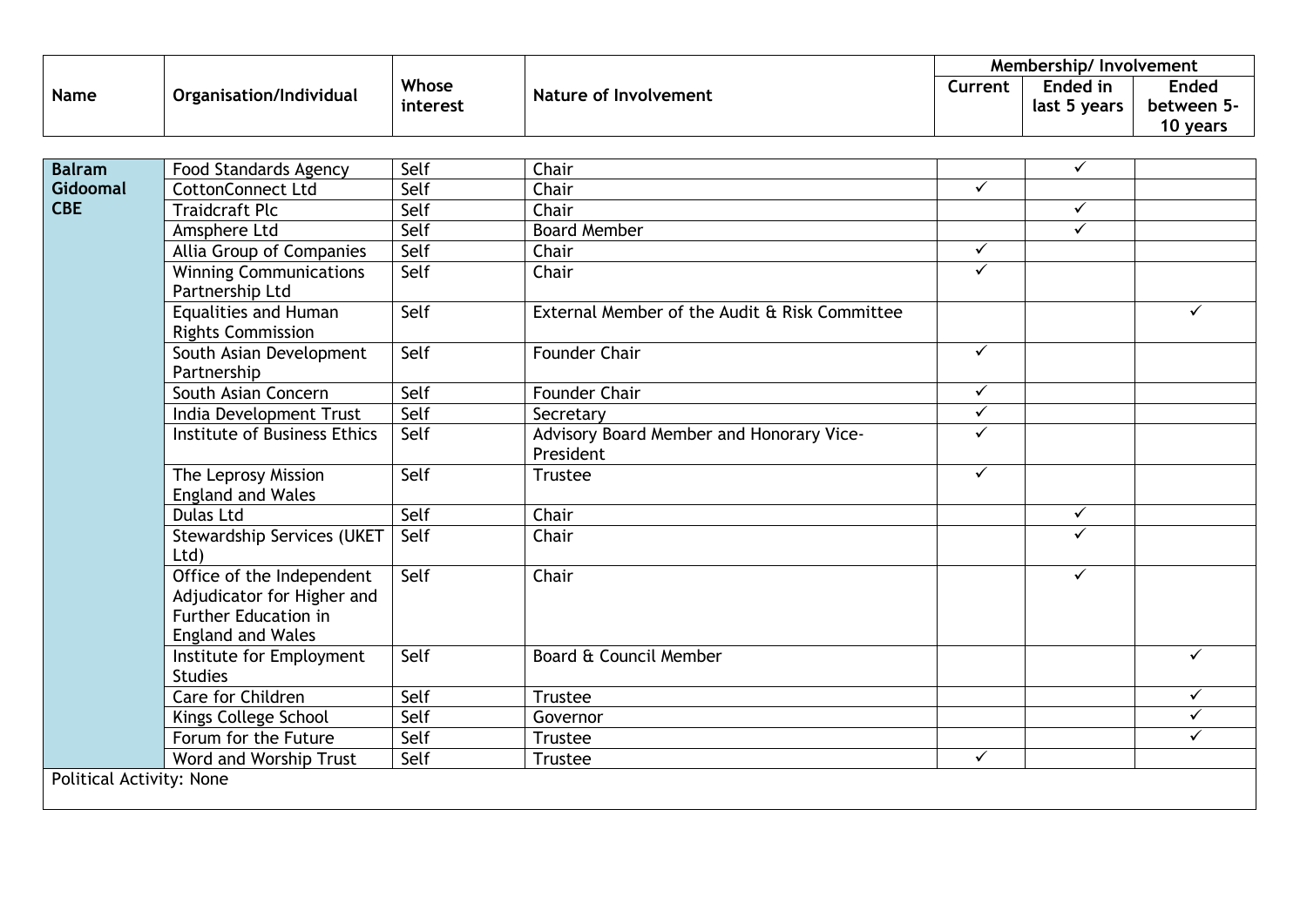| <b>Name</b> | Organisation/Individual |                   |                       | Membership/Involvement |              |              |
|-------------|-------------------------|-------------------|-----------------------|------------------------|--------------|--------------|
|             |                         | Whose<br>interest | Nature of Involvement | Current                | Ended in     | <b>Ended</b> |
|             |                         |                   |                       |                        | last 5 years | between 5-   |
|             |                         |                   |                       |                        |              | 10 years     |

| Anu Singh                       | Whittington Health NHS    | Self | Vice Chair (was acting Chair)              |  |  |  |
|---------------------------------|---------------------------|------|--------------------------------------------|--|--|--|
|                                 | Trust                     |      |                                            |  |  |  |
|                                 | Camden and Islington NHS  | Self | Senior Independent Director, Non Executive |  |  |  |
|                                 | <b>Foundation Trust</b>   |      |                                            |  |  |  |
|                                 | Committee on Fuel Poverty | Self | <b>Committee Member</b>                    |  |  |  |
|                                 | Partnership Southwark     | Self | Independent Chair                          |  |  |  |
|                                 | Lambeth Adult             | Self | Independent Chair                          |  |  |  |
|                                 | Safeguarding Board        |      |                                            |  |  |  |
| <b>Political Activity: None</b> |                           |      |                                            |  |  |  |
|                                 |                           |      |                                            |  |  |  |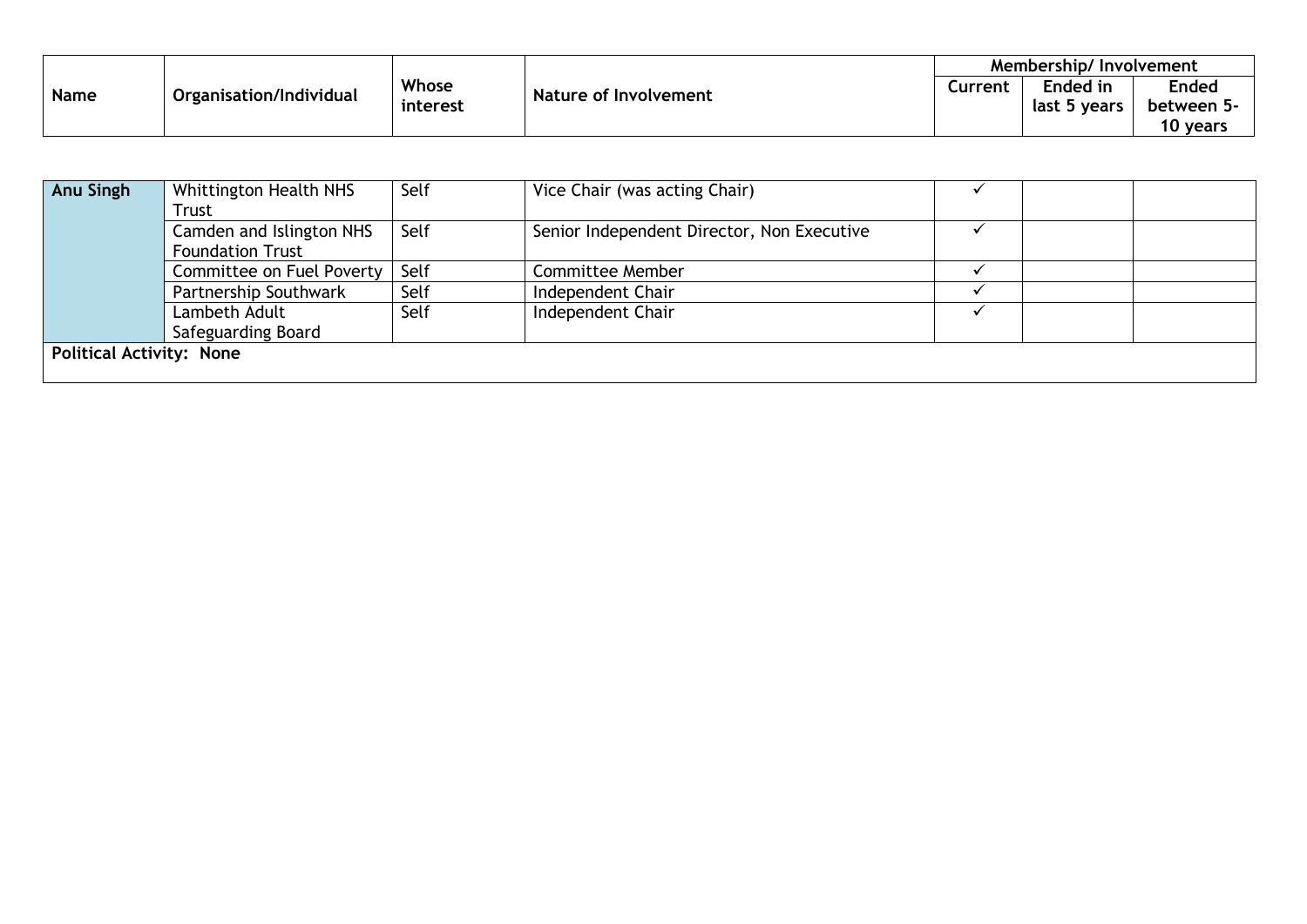|      |                         |          | <b>Membership/Involvement</b> |         |              |              |
|------|-------------------------|----------|-------------------------------|---------|--------------|--------------|
| Name | Organisation/Individual | Whose    | <b>Nature of Involvement</b>  | Current | Ended in     | <b>Ended</b> |
|      |                         | interest |                               |         | last 5 years | between 5-   |
|      |                         |          |                               |         |              | 10 years     |

| <b>Carolyn Hirst</b>            | Safe Deposits Scotland      | Self | Independent Complaints Reviewer       |  |  |
|---------------------------------|-----------------------------|------|---------------------------------------|--|--|
|                                 | Queen Margaret              | Self | Lecturer in Ombudsman and Complaint   |  |  |
|                                 | University                  |      | <b>Handling Practice</b>              |  |  |
|                                 | First Tier Tribunal for     | Self | <b>Ordinary Member</b>                |  |  |
|                                 | (Housing and Property)      |      |                                       |  |  |
|                                 | Chamber)                    |      |                                       |  |  |
|                                 | University of Strathclyde   | Self | Housing Mediation Project Development |  |  |
|                                 |                             |      | Worker                                |  |  |
|                                 | <b>Employment Tribunals</b> | Self | Lay Member                            |  |  |
|                                 | (Scotland)                  |      |                                       |  |  |
|                                 | <b>Ombudsman Services</b>   | Self | Interim Principal Ombudsman           |  |  |
| <b>Political Activity: None</b> |                             |      |                                       |  |  |
|                                 |                             |      |                                       |  |  |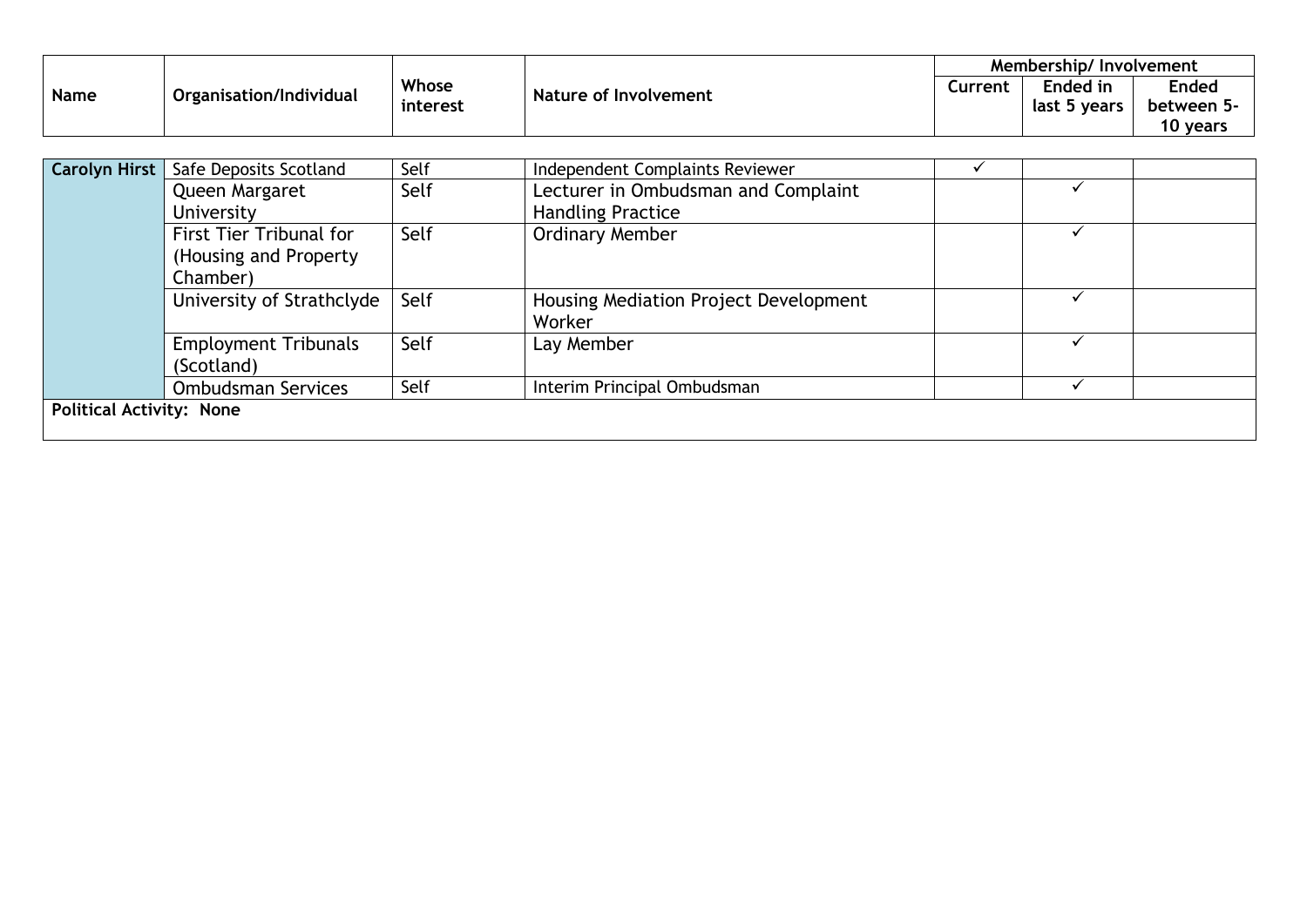|             |                         |          | Membership/Involvement       |         |                 |              |
|-------------|-------------------------|----------|------------------------------|---------|-----------------|--------------|
|             | Organisation/Individual | Whose    | <b>Nature of Involvement</b> | Current | <b>Ended in</b> | <b>Ended</b> |
| <b>Name</b> |                         | interest |                              |         | last 5 years    | between 5-   |
|             |                         |          |                              |         |                 | 10 years     |

|                                 | <b>EXECUTIVE MEMBER</b>       |         |                                                |  |  |  |  |  |
|---------------------------------|-------------------------------|---------|------------------------------------------------|--|--|--|--|--|
| Amanda                          | Home Office                   | Self    | Former employee                                |  |  |  |  |  |
| Amroliwala                      | Association of British        | Self    | Non-Executive Director & Remuneration and      |  |  |  |  |  |
| <b>Chief</b>                    | <b>Travel Agents</b>          |         | Nominations Committee Member                   |  |  |  |  |  |
| <b>Executive</b>                | <b>Central and North West</b> | Self    | Non-Executive Director & Chair of Informatics  |  |  |  |  |  |
|                                 | London NHS Foundation         |         | Committee                                      |  |  |  |  |  |
|                                 | Trust                         |         |                                                |  |  |  |  |  |
|                                 | Barking, Havering &           | Husband | Non-Executive Director                         |  |  |  |  |  |
|                                 | Redbridge University          |         |                                                |  |  |  |  |  |
|                                 | <b>Hospitals NHS</b>          |         |                                                |  |  |  |  |  |
|                                 | North Middlesex University    | Husband | Chair                                          |  |  |  |  |  |
|                                 | <b>Hospital NHS Trust</b>     |         |                                                |  |  |  |  |  |
|                                 | <b>MVS Global</b>             | Husband | Chief Operating Officer for Education Services |  |  |  |  |  |
| <b>Political Activity: None</b> |                               |         |                                                |  |  |  |  |  |